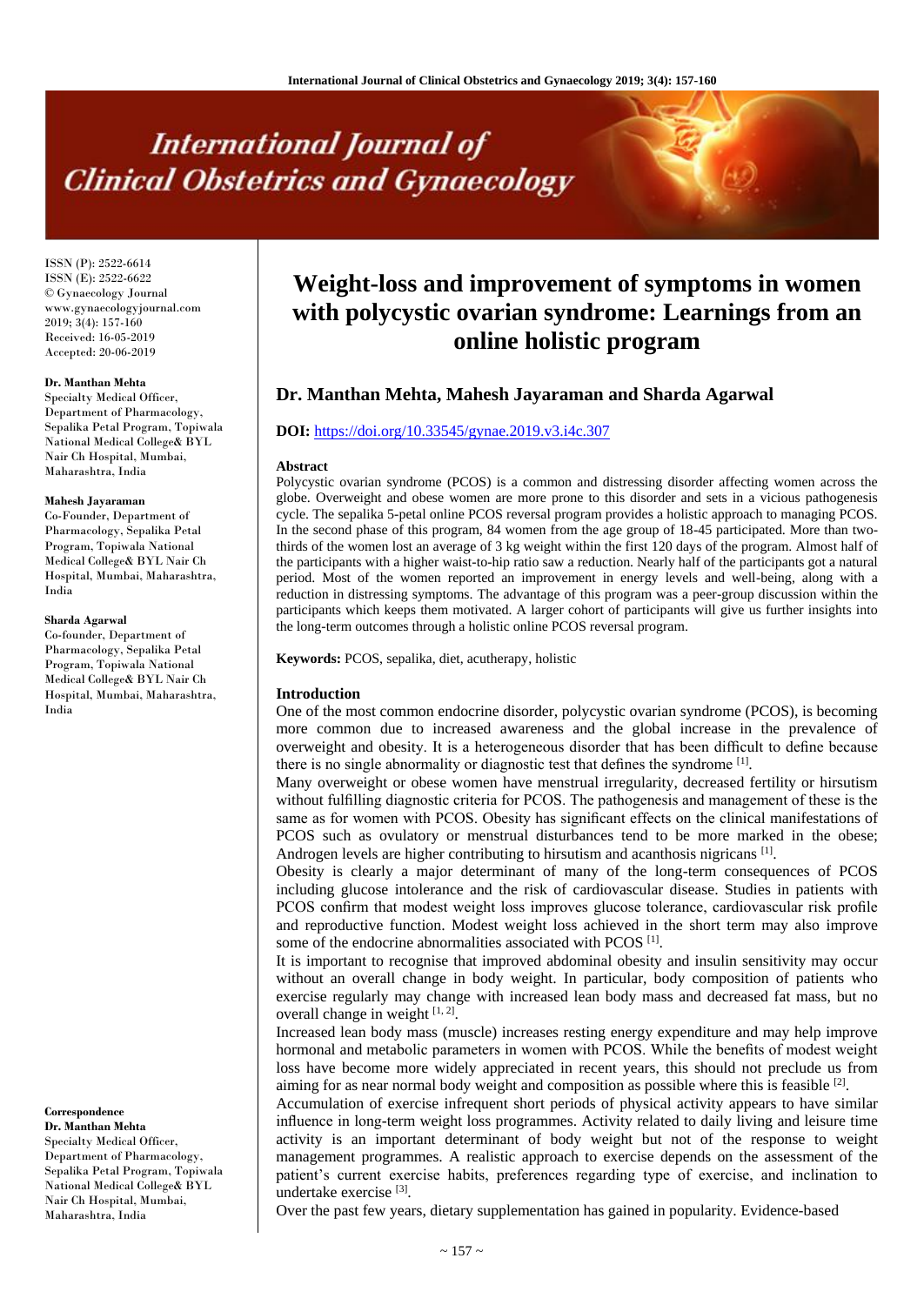research exists related to a few popular supplements such as myo-inositol, N-acetylcysteine, vitamin D, and fish oil, which are administered for PCOS hormonal and metabolic symptoms. Supplements are not a substitute for healthy dietary and activity recommendations or medications but can be used as adjunct therapy to optimize health and support fertility [4].

There are no known curative therapies for PCOS, though antidiabetic medications may improve many of the metabolic abnormalities, like insulin resistance, and elevated serum testosterone and total cholesterol levels [5]. Though several pharmacological therapies are available to alleviate the symptoms of PCOS and components of the associated metabolic syndrome, lifestyle modifications, including diet and exercise, have been proved most effective and should be employed as a first line intervention, and particularly so, since obesity has a central role in the pathogenesis of the disease [6]. Dietary and exercise interventions have significant impact on improving insulin sensitivity. In general, interventions that lower insulin levels and insulin resistance and lead to weight loss may prove useful for treating PCOS  $[5, 6]$ .

The findings of a pilot study suggested that women with PCOS can gain control, balance, and well-being through a comprehensive treatment plan. The Sepalika five-petal program focussed at targeting the disease from its roots. The high prevalence of this disorder provides an opportunity to develop plans of management that incorporate a holistic approach rather than a conventional approach [7].

Magnet acutherapy is the science of using magnets to gently stimulate points on energy meridians to balance and heal imbalances in the human body. The acupressure therapist studies energy meridians for years to learn how to tell which ones are out of balance and which magnets need to be placed where to correct this imbalance and heal disease. Continuous research, nowadays, is making people aware of the body's self-healing capabilities. The old paradigms of treatment with modern medicine have begun to fall apart. We, no longer, believe that our bodies are machines with parts that wear down, only to be supported by drugs or replaced through surgery. Use of this natural non-invasive treatment helps us to live well in optimal health without a drop of expensive pharmaceuticals and other invasive treatments such as surgery, chemo, radio, or hormone therapies<sup>[8]</sup>.

Further studies with more objective and subjective endpoints is the way forward. Thus, in continuation to the pilot study, this study aims to evaluate whether multiple interventions such as individualized diet plans, magnet acutherapy, fitness regimens, dietary supplements and herbal products of the Sepalika 5-petal programme improve PCOS symptoms, insulin resistance and hyperandrogenism.

# **Methods**

As a second phase of the initial pilot study (Ref), ninety women in the reproductive age group from 15-45 years all over India were recruited online in the Sepalika five-petal PCOS reversal pilot program. Inclusion criteria were defined by the diagnosis of PCOS using the PCOS Symptom quiz on the Sepalika website. The symptom quiz was carefully designed by the expert panel and included questions under the subheadings of menstrual health, urogenitary health, digestive health, diet, weight issues, energy problems, acne, mental and emotional health, and other miscellaneous symptoms. The quiz was validated by the PCOS Expert Panel and Gynaecologists and fertility experts. The quiz adhered very closely to the American Androgen Excess Society parameters for PCOS. The AAES

parameters are considered by many gynaecologists to be an improvement over the Rotterdam Criteria.

Detailed medical history of all participants were obtained including ongoing and previous treatments undertaken for PCOS. Participants were asked about their main health goal and the reason for joining this program. Demographics and baseline anthropometry measurements were performed. Certain investigations such as Complete Blood Indices, Thyroid profile, Male and Female Hormonal panels, Iron studies, Vitamin D assay, lipid profile, cortisol levels, etc. were performed on a case to case basis.

The pre-specified end point of this online reversal program was objective change in weight, waist-to-hip ratio, change in energy levels and symptomatic improvement in acne, menstrual symptoms and an overall improvement in patient-reported outcomes with respect to PCOS symptoms at the end of 120 days.

Flow of the program: Women who were accepted into the programme filled an online form, listing their current symptoms, medications, diet and exercise habits. Special attention was also paid to metabolic health symptoms like energy levels, moods, digestion, etc. The first call with a member of the medical team included further questioning when needed and an explanation of the expected prognosis. Vitamins and minerals (such as iron, Vitamin D3 etc.) that were prescribed were explained fully to the patient.

Participants received the magnet-based acupressure kit via courier and learnt how to use it via video demonstrations sent to them. Most of them learnt this easily and intuitively and magnet therapists would check location accuracy of magnets regularly, to ensure effectiveness of the therapy. These treatments were individualized to correct what the Acupressure Therapists in the Medical Team perceived as being "energy disturbances" in each patient.

The diet plan too was sent via mail. This often (though not the case in underweight women) involved lowering intake of grain carbohydrates and including good fats at every meal. The goal was to reduce insulin resistance and so, proteins too were given only in moderation.

Videos of the exercise regimen that included yoga and parts of a specially designed dance routine, called symbol were sent to participants who just had to follow along with the experts in the video. High levels of compliance were noted on all petals of the 5-petal programme. Counselling, especially on lifestyle changes that were part of the programme was given utmost importance and women were allowed to ask questions and clear doubts via Whatsapp messages at any point on the programme. Any questions/situations that needed immediate medical attention was escalated and the patient received a telephonic consult with a medical expert. The Nutritionist had fortnightly reviews with patients to evaluate progress and make course corrections if needed. Regular report cards on progress were sent to the patient, to ensure encouragement and further compliance.

Patients spoke to an expert from the team every 15 days, to ensure continued adherence to the programme. They also reported onset of natural periods, details of symptoms like less painful periods, better flow, reduced hair fall, reduction in acne etc. A health discussion group was also formed for the women, so they could celebrate each others' progress, ask questions that peers and experts answered, share healthy recipes and participate in group detox programmes, etc.

# **Flow**

Recruitment→ Call→ Diet plan→ Videos→ Magnets→ Supplements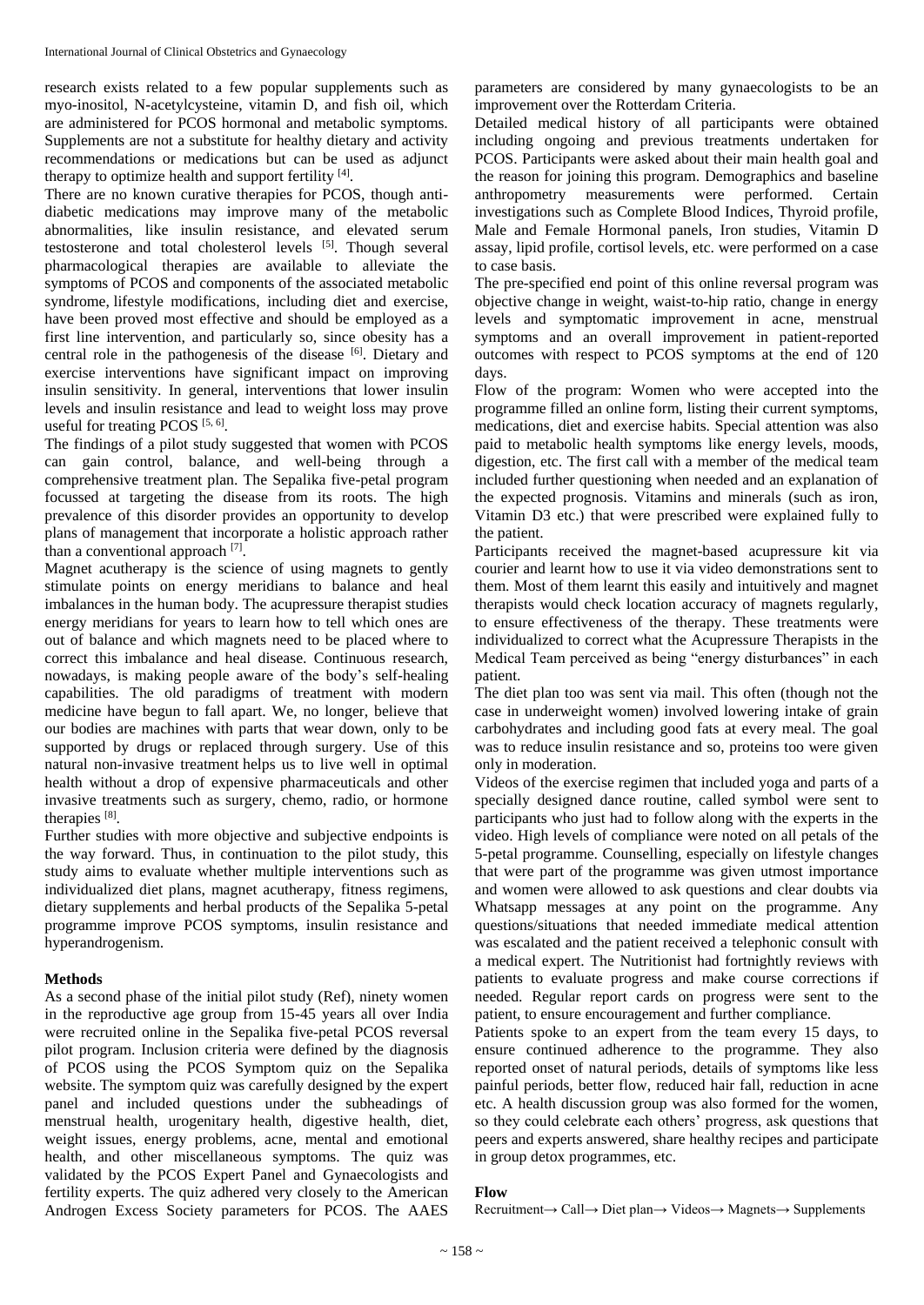# **Results**

84 women from different parts of India belonging to different age-groups, of the 90 recruits completed the Sepalika 5-petal online PCOS reversal program. The average age of the women was 31.8 years. The mean BMI at baseline was 28.6.

A total of 57 (67.9%) women were on hormonal contraceptives. Of them, 80.7 % (46/57) women got a natural period after joining the 120-day program; 45.6% of which got their first natural period in the 1<sup>st</sup> month after joining the program and most others got it within the second month (52.6%). Among the women who were not on contraceptive pills at baseline, 85.2% (23/27) got a natural period while on the program. 44.4% of them got natural periods in the first month of the program. Only 4.7% patients, not on contraceptive pills, did not get any natural period throughout the program.

During the 120 days of the program, 66.7% women lost weight. The average weight loss was 2.69 kg. Most women lost weight in the first  $(57.1\%)$  and second  $(44.1\%)$  month of the four month program. The average weight loss was 1.2kg in the first month and 0.85 kg in the subsequent months. 13% women gained weight during the program, all of them gaining it in the first month of the program. 20% women did not undergo any change in weight.

More than half of the women enrolled in the program (57.1%) were obese with a BMI above 25. A total of 39.2% women had a difference in BMI; and 68.8% obese women had a change in BMI. The average reduction in BMI was 4.9.

At baseline 36.9% women had a waist-to-hip ratio above 0.8. At the end of the program, 45.2% patients saw a reduction in the waist-to-hip ratio.

Patient-reported improvement in energy levels was seen in 58.3% women. Most of this improvement was seen from the first month onwards (73.5%).

75% women whose goal was acne reduction, achieved it. Subjective improvement in facial or body hair  $(57.1\%)$ ; subjective improvement in menstrual symptoms and other symptoms was observed in 20% women enrolled in the program.

# **Discussion**

It is well accepted that PCOS is multifaceted and has a high degree of heterogeneity among individuals with the syndrome. When treating a patient with PCOS it is important to focus on treating the patient's initial needs while decreasing the risk of long-term risk factors. Symptoms will be better treated if the patient is treated by a variety of approaches all working together. The sooner PCOS is identified and treatment is initiated the quality of life and prognosis of the syndrome will improve. The perceived benefits of multidisciplinary clinics globally include improved patient satisfaction, greater weight loss, improved body image, and better management of PCOS from a holistic standpoint <sup>[9]</sup>. Similar results were observed in the second phase of the sepalika 5-petal PCOS programme.

An international consortium of polycystic ovary syndrome professional societies and organizations issued new evidencebased recommendations and practice points to promote consistent, evidence-based care and improve health outcomes for women with PCOS, according to a new guideline published in *Fertility & Sterility.* The guidelines make special mention of the fact that PCOS needs a holistic management and health professionals should be aware of other effects on emotional well-being and quality of life [10]. The focus on emotional wellbeing and quality of life was well factored for in the Sepalika 5 petal program. More than half of the women in the program reported an improvement in well-being and most of them saw an improvement from the first month onwards.

The adverse impact of excess weight and the potential predisposition to weight gain have led to intense interest in the optimal dietary approach both to improve the features of PCOS and to achieve optimal weight management. While the majority of clinicians recommend lifestyle management, women with PCOS report they rarely receive lifestyle advice. Some women with PCOS may seek advice from a dietitian which ranges from standard population weight loss recommendations to tailored advice [11, 12]. A unique method of weight-loss using not just dietary advice and unique exercise forms, but also magnetic acutherapy, and supplements led to some phenomenal results in the second phase of this program in terms of significant weight loss in most of the participants enrolled in the program.

Weight management advice for women with PCOS needs to consider assessment and treatment of both healthy and unhealthy weight management practices. There is also a need to focus both on improving diet quality and on reducing dietary energy intake when optimizing dietary intake for weight management [13]. These were taken care of in this online reversal program with positive outcomes.

Studies emphasise the need for a holistic approach by health care providers, including consideration of psychological needs as well as treatment for symptoms [12]. Participants' positive attitudes to the idea of group education sessions through whatsapp indicate the potential acceptability of this method of providing support. Confirmation and further exploration of the impact of psychological distress emphasises that psychological support should be an important aspect of managing PCOS. Sharing positives and negatives through messaging improves the degree of support provided to patients by their peers.

Several studies confirmed that acupuncture, physical activity and diet regimes may improve metabolic, hormonal and psychological profile of PCOS in women. These positive results have been shown also in animal models, underlying the importance of these treatments, and their combinations, in clinical applications [14] . The sepalika 5-petal PCOS online reversal program concurs with this ideology.

This was a follow-up of the pilot study with 84 participants and with objective parameters on physical examination and patient reported outcomes in terms of menstrual health and emotional and overall well-being. However, this was a unique online program for reversal of PCOS symptoms. The program was based on a holistic approach to the disease and concentrated on improvement in PCOS symptoms leading to a better quality of life.

# **Conclusion**

It is very much possible to reverse PCOS naturally through diet and exercise. Simple changes to your lifestyle and we will see how it is possible to overcome the symptoms of PCOS without relying on medicines alone. This holistic online reversal program provides a holistic cocktail in managing PCOS from the root, most importantly, helping women with PCOS feel better and more energized.

#### **References**

- 1. Farshchi H, Rane A, Love A, Kennedy RL. Diet and nutrition in polycystic ovary syndrome (PCOS): Pointers for nutritional management. J Obstet Gynaecol. 2007; 27(8):762-73.
- 2. Moran LJ, Brinkworth G, Noakes M, Norman RJ. Effects of lifestyle modification in polycystic ovarian syndrome. Reprod biomed online. 2006; 12(5):569-78.